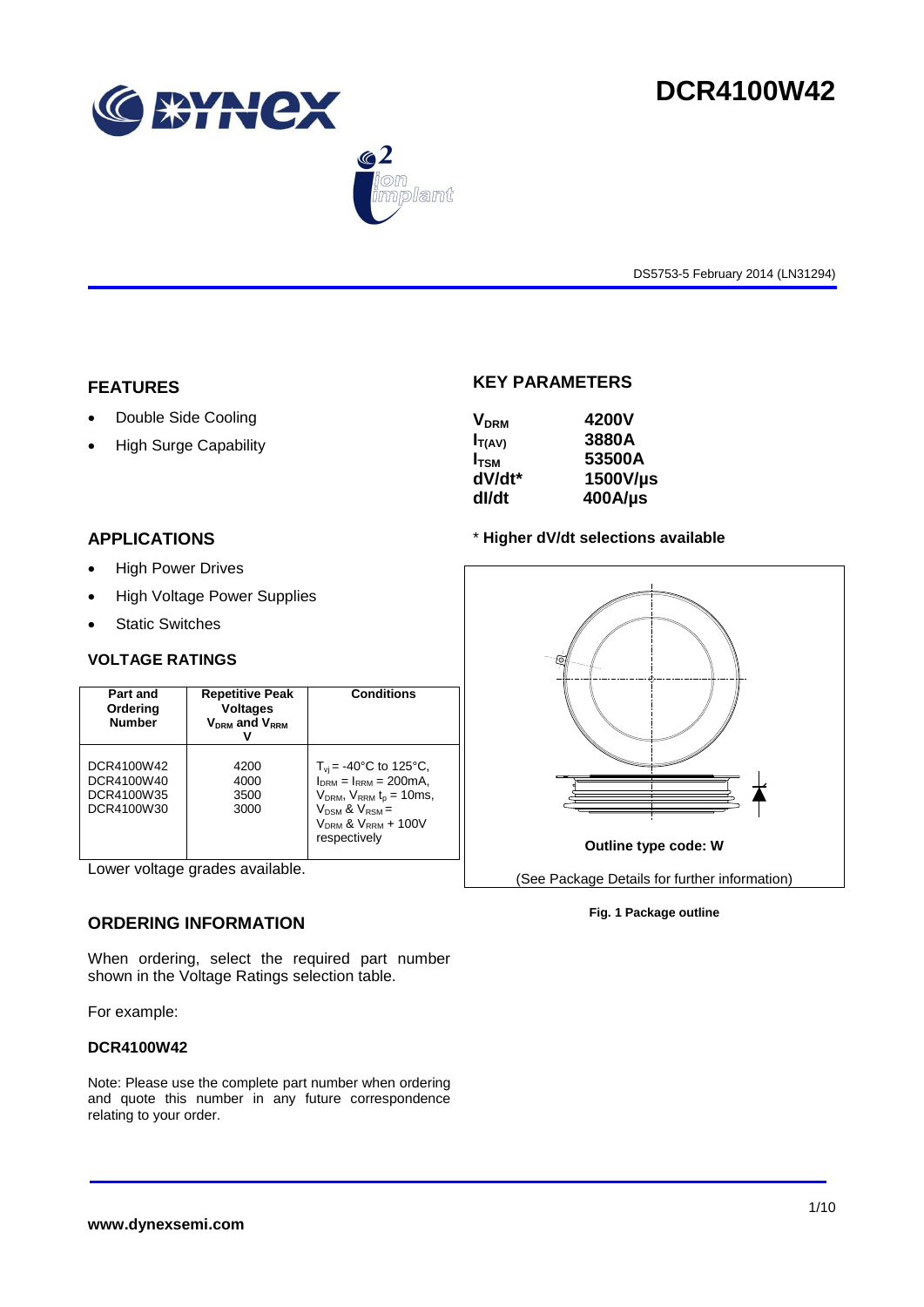



# **CURRENT RATINGS**

**Tcase = 60°C unless stated otherwise**

| Symbol                    | <b>Parameter</b>                     | <b>Test Conditions</b>   | Max. | <b>Units</b> |
|---------------------------|--------------------------------------|--------------------------|------|--------------|
| <b>Double Side Cooled</b> |                                      |                          |      |              |
| $I_{T(AV)}$               | Mean on-state current                | Half wave resistive load | 3880 | Α            |
| I <sub>T(RMS)</sub>       | <b>RMS</b> value                     | $\overline{\phantom{0}}$ | 6095 | A            |
| $I_T$                     | Continuous (direct) on-state current | $\overline{\phantom{a}}$ | 5725 | Α            |

# **SURGE RATINGS**

| Symbol       | <b>Test Conditions</b><br><b>Parameter</b> |                                                  | Max.  | <b>Units</b>      |
|--------------|--------------------------------------------|--------------------------------------------------|-------|-------------------|
| <b>I</b> TSM | Surge (non-repetitive) on-state current    | 10ms half sine, $T_{\text{case}} = 125^{\circ}C$ | 53.5  | kA                |
| $l^2t$       | $I2t$ for fusing                           | $V_R = 0$                                        | 14.31 | MA <sup>2</sup> s |

# **THERMAL AND MECHANICAL RATINGS**

| Symbol           | <b>Parameter</b>                      | <b>Test Conditions</b>                |             | Min.           | Max.    | <b>Units</b> |
|------------------|---------------------------------------|---------------------------------------|-------------|----------------|---------|--------------|
| $R_{th(j-c)}$    | Thermal resistance – junction to case | Double side cooled                    | DC          |                | 0.00631 | °C/W         |
|                  |                                       | Single side cooled                    | Anode DC    |                | 0.01115 | °C/W         |
|                  |                                       |                                       | Cathode DC  | $\blacksquare$ | 0.01453 | °C/W         |
| $R_{th(c-h)}$    | Thermal resistance – case to heatsink | Clamping force 76kN                   | Double side | $\blacksquare$ | 0.0014  | °C/W         |
|                  |                                       | (with mounting compound)              | Single side | $\blacksquare$ | 0.0028  | °C/W         |
| $T_{\rm vj}$     | Virtual junction temperature          | <b>Blocking V<sub>DRM</sub>/ VRRM</b> |             |                | 125     | °C           |
| $T_{\text{stg}}$ | Storage temperature range             |                                       |             | $-55$          | 125     | °C           |
| $F_m$            | Clamping force                        |                                       |             | 68.0           | 84.0    | kN           |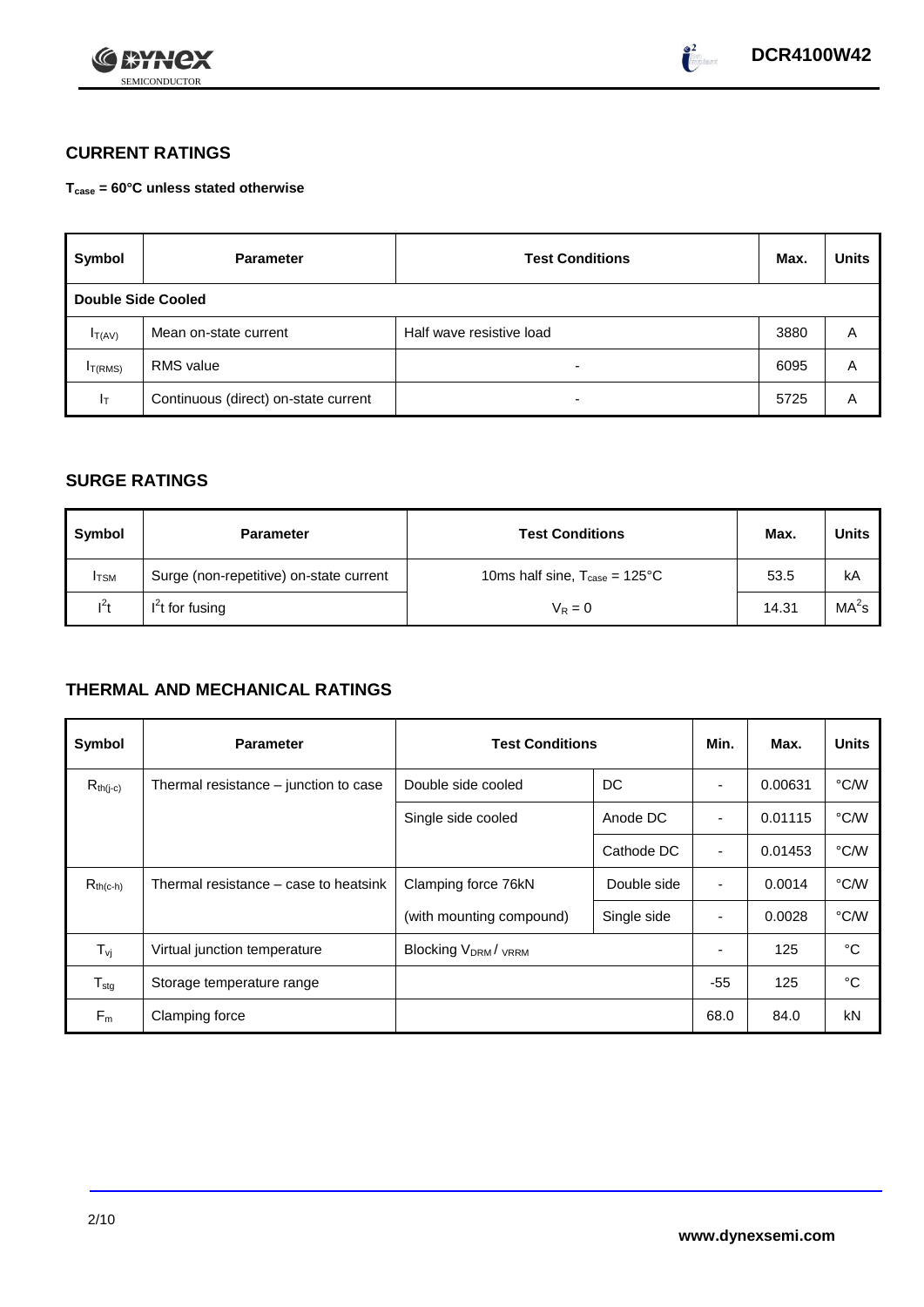



# **DYNAMIC CHARACTERISTICS**

| Symbol            | <b>Parameter</b>                              | <b>Test Conditions</b>                                                  |                 | Min.                     | Max.       | <b>Units</b> |
|-------------------|-----------------------------------------------|-------------------------------------------------------------------------|-----------------|--------------------------|------------|--------------|
| <b>IRRM</b> /IDRM | Peak reverse and off-state current            | At $V_{RRM}/V_{DRM}$ , $T_{case} = 125^{\circ}C$                        |                 | $\overline{\phantom{a}}$ | 200        | mA           |
| dV/dt             | Max. linear rate of rise of off-state voltage | To 67% $V_{DRM}$ , T <sub>i</sub> = 125°C, gate open                    |                 | $\overline{\phantom{a}}$ | 1500       | $V/\mu s$    |
| dl/dt             | Rate of rise of on-state current              | From 67% $V_{DRM}$ to 2x $I_{T(AV)}$                                    | Repetitive 50Hz | $\overline{\phantom{a}}$ | 200        | $A/\mu s$    |
|                   |                                               | Gate source 30V, 10 $\Omega$ ,                                          | Non-repetitive  |                          | 400        | $A/\mu s$    |
|                   |                                               | $t_r$ < 0.5µs, T <sub>i</sub> = 125°C                                   |                 |                          |            |              |
| $V_{T(TO)}$       | Threshold voltage - Low level                 | 700A to 4100A at $T_{\text{case}} = 125^{\circ}\text{C}$                |                 |                          | 0.83       | V            |
|                   | Threshold voltage - High level                | 4100A to 12000A at $T_{\text{case}} = 125^{\circ}$ C                    |                 | ٠                        | 1.0        | V            |
| $r_{\text{T}}$    | On-state slope resistance – Low level         | 700A to 4100A at $T_{\text{case}} = 125^{\circ}$ C                      |                 | ٠                        | 0.1688     | $m\Omega$    |
|                   | On-state slope resistance - High level        | 4100A to 12000A at $T_{\text{case}} = 125^{\circ}$ C                    |                 | ۰                        | 0.1263     | $m\Omega$    |
| $t_{\text{gd}}$   | Delay time                                    | $V_D = 67\%$ V <sub>DRM</sub> , gate source 30V, 10 $\Omega$            |                 | <b>TBD</b>               | <b>TBD</b> | μs           |
|                   |                                               | $t_r = 0.5 \mu s$ , $T_i = 25$ °C                                       |                 |                          |            |              |
| $t_q$             | Turn-off time                                 | $T_i$ = 125°C, $V_R$ = 200V, dl/dt = 1A/µs,                             |                 | 250                      | 500        | μs           |
|                   | $dV_{DR}/dt = 20V/\mu s$ linear               |                                                                         |                 |                          |            |              |
| $Q_{\rm S}$       | Stored charge                                 | $I_T = 2000A$ , $T_i = 125^{\circ}C$ , dl/dt - 1A/µs,                   |                 | 1500                     | 4500       | μC           |
| IL.               | Latching current                              | $T_i = 25^{\circ}C$ , $V_D = 5V$                                        |                 | $\overline{\phantom{a}}$ | 3          | A            |
| Iн                | Holding current                               | $T_i = 25^{\circ}C$ , $R_{G-K} = \infty$ , $I_{TM} = 500A$ , $I_T = 5A$ |                 | $\overline{\phantom{a}}$ | 300        | mA           |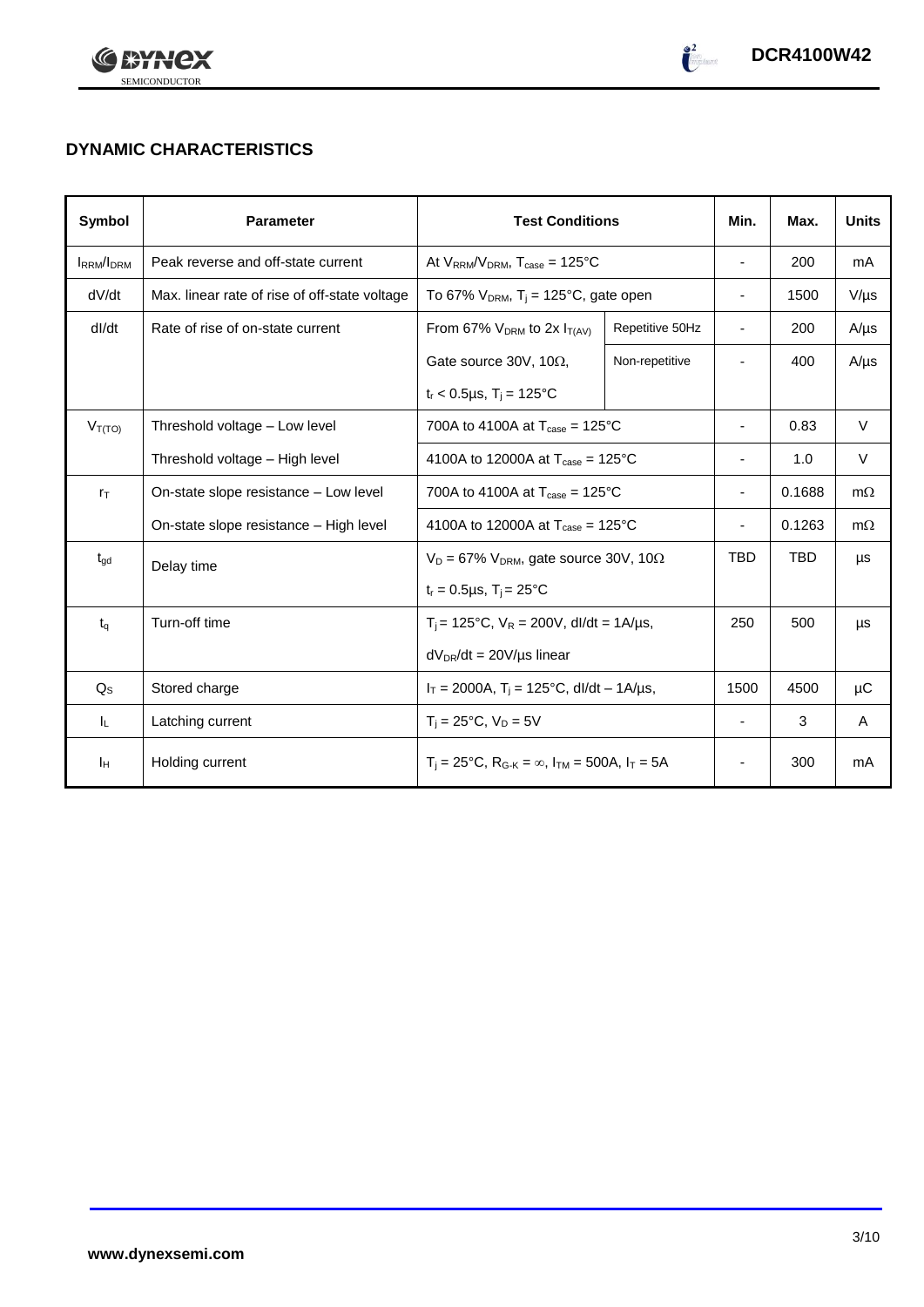

# **GATE TRIGGER CHARACTERISTICS AND RATINGS**

| Symbol          | <b>Parameter</b>         | <b>Test Conditions</b>                    | Max. | Units |
|-----------------|--------------------------|-------------------------------------------|------|-------|
| V <sub>GT</sub> | Gate trigger voltage     | $V_{DRM} = 5V$ , $T_{case} = 25^{\circ}C$ | 1.5  |       |
| V <sub>GD</sub> | Gate non-trigger voltage | At $V_{DRM}$ , $T_{case} = 125^{\circ}C$  | 0.4  |       |
| Iст             | Gate trigger current     | $V_{DRM}$ = 5V, $T_{case}$ = 25°C         | 350  | mA    |
| lgp             | Gate non-trigger current | $V_{DRM} = 5V$ , $T_{case} = 25^{\circ}C$ | 10   | mA    |

## **CURVES**



**Fig.2 Maximum & minimum on-state characteristics**

 $V_{TM}$  **EQUATION** Where  $A = 0.348967$ B = 0.066851  $C = 0.000102$  $D = 0.003788$ these values are valid for  $T_i = 125^{\circ}C$  for  $I_T$  500A to 10000A

$$
V_{TM} = A + B\ln(I_T) + C.I_T + D.\sqrt{I_T}
$$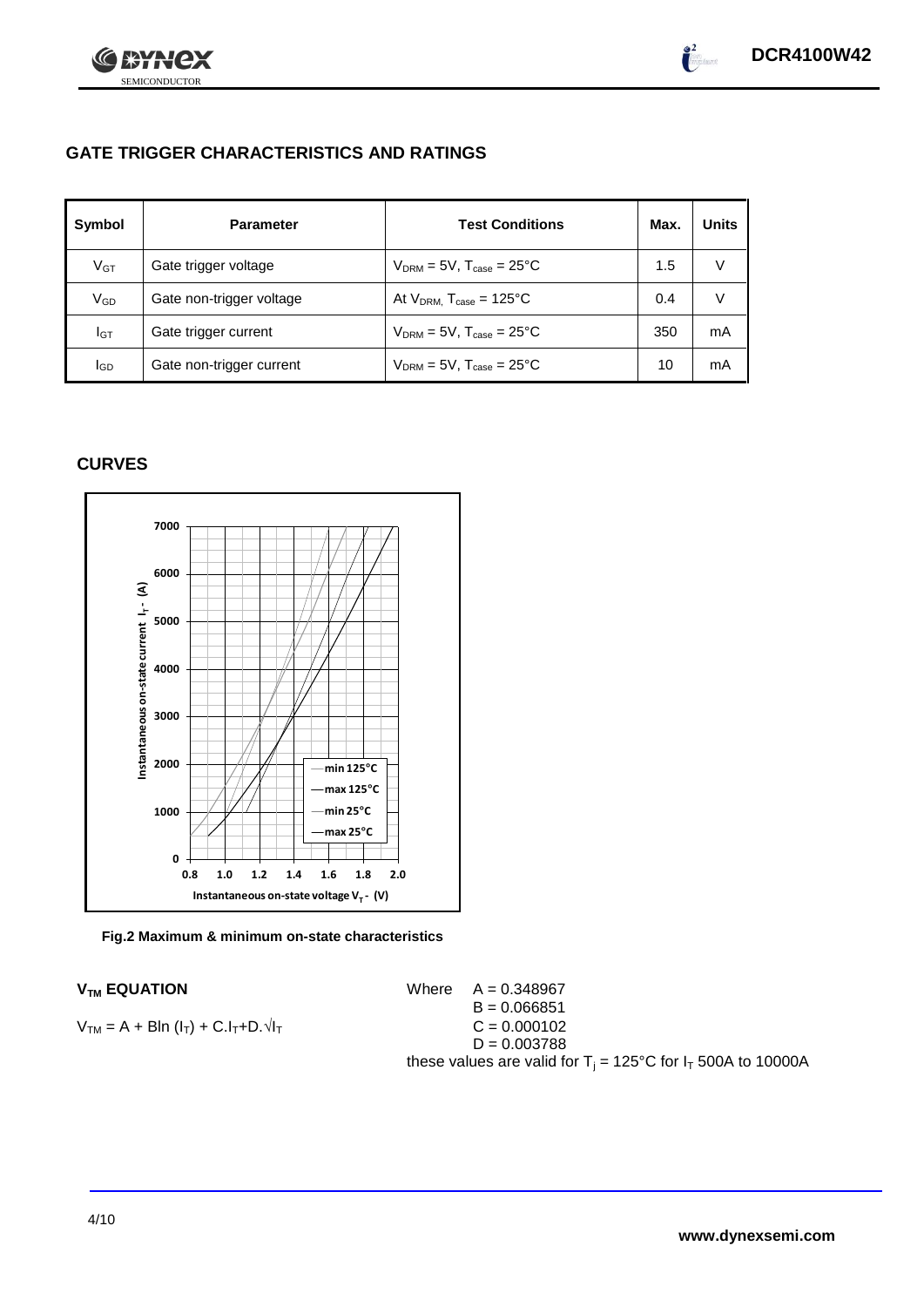



**Fig.5 Maximum permissible heatsink temperature, double side cooled – sine wave**



**DCR4100W42**

 $\int_0^2$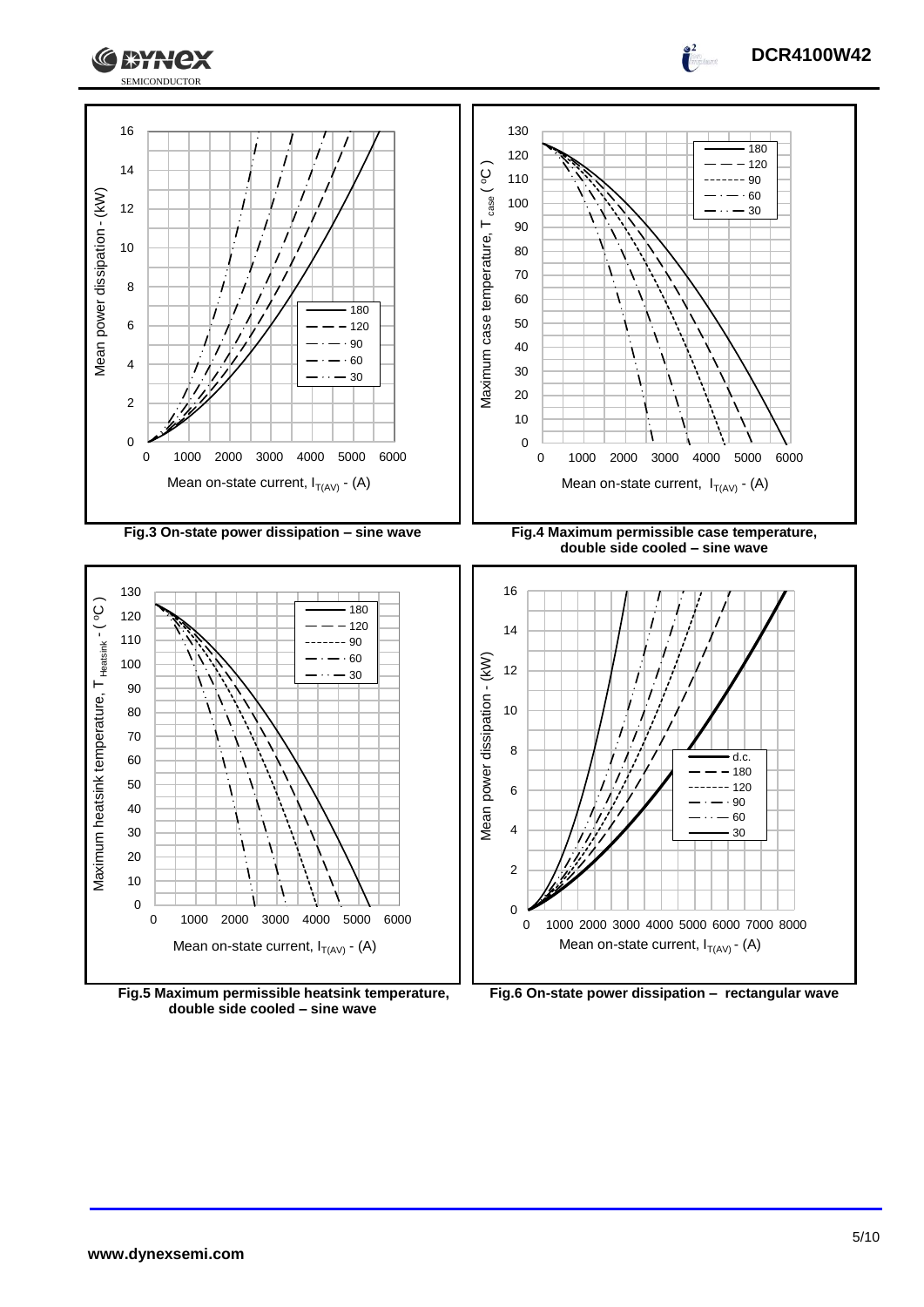

**Fig.7 Maximum permissible case temperature, double side cooled – rectangular wave**



**Fig.8 Maximum permissible heatsink temperature, double side cooled – rectangular wave**

| Double side cooled  | $R_i$ (°C/kW) | 0.8816    | 1.2993    | 2.8048    | 1.3305 |
|---------------------|---------------|-----------|-----------|-----------|--------|
|                     | $T_i$ (s)     | 0.0106818 | 0.058404  | 0.3584979 | 1.1285 |
| Anode side cooled   | $R_i$ (°C/kW) | 1.5197    | 3.2398    | 5.7622    | 0.6312 |
|                     | $T_i$ (s)     | 0.0170581 | 0.2424644 | 6.013     | 15.364 |
| Cathode side cooled | $R_i$ (°C/kW) | 1.4106    | 2.4667    | 6.7451    | 3.9054 |
|                     | $T_i$ (s)     | 0.0158344 | 0.1786951 | 3.6201    | 6.196  |

 $Z_{\text{th}} = \sum [R_i \times (1 - \exp. (t/t_i))]$  [1]

### $\Delta R_{th(j-c)}$  Conduction

Tables show the increments of thermal resistance  $R_{th(j-c)}$  when the device operates at conduction angles other than d.c.

| Double side cooling |                     |       | Anode Side Cooling |                  |       |                           |  | Cathode Sided Cooling |       |                     |
|---------------------|---------------------|-------|--------------------|------------------|-------|---------------------------|--|-----------------------|-------|---------------------|
|                     | $\wedge Z_{th}$ (z) |       |                    |                  |       | $\Delta Z_{\text{th}}(z)$ |  |                       |       | $\Delta Z_{th}$ (z) |
| $\theta^{\circ}$    | sine.               | rect. |                    | $\theta^{\circ}$ | sine. | rect.                     |  | $A^{\circ}$           | sine. | rect.               |
| 180                 | 1.00                | 0.67  |                    | 180              | 0.94  | 0.64                      |  | 180                   | 0.95  | 0.65                |
| 120                 | 1.16                | 0.97  |                    | 120              | 1.08  | 0.91                      |  | 120                   | 1.09  | 0.92                |
| 90                  | 1.33                | 1.13  |                    | 90               | 1.23  | 1.06                      |  | 90                    | 1.25  | 1.07                |
| 60                  | 1.48                | 1.31  |                    | 60               | 1.37  | 1.22                      |  | 60                    | 1.38  | 1.23                |
| 30                  | 1.61                | 1.51  |                    | 30               | 1.47  | 1.38                      |  | 30                    | 1.49  | 1.40                |
| 15                  | 1.66                | 1.61  |                    | 15               | 1.52  | 1.47                      |  | 15                    | 1.54  | 1.49                |

| Cathode Sided Cooling |                           |       |  |  |  |  |
|-----------------------|---------------------------|-------|--|--|--|--|
|                       | $\wedge Z_{\text{th}}(z)$ |       |  |  |  |  |
| $\rho^{\circ}$        | sine.                     | rect. |  |  |  |  |
| 180                   | 0.95                      | 0.65  |  |  |  |  |
| 120                   | 1.09                      | 0.92  |  |  |  |  |
| 90                    | 1.25                      | 1.07  |  |  |  |  |
| 60                    | 1.38                      | 1.23  |  |  |  |  |
| 30                    | 1.49                      | 1.40  |  |  |  |  |
| 15                    | 1.54                      | 1.49  |  |  |  |  |
|                       |                           |       |  |  |  |  |

**Fig.9 Maximum (limit) transient thermal impedance – junction to case (°C/kW)**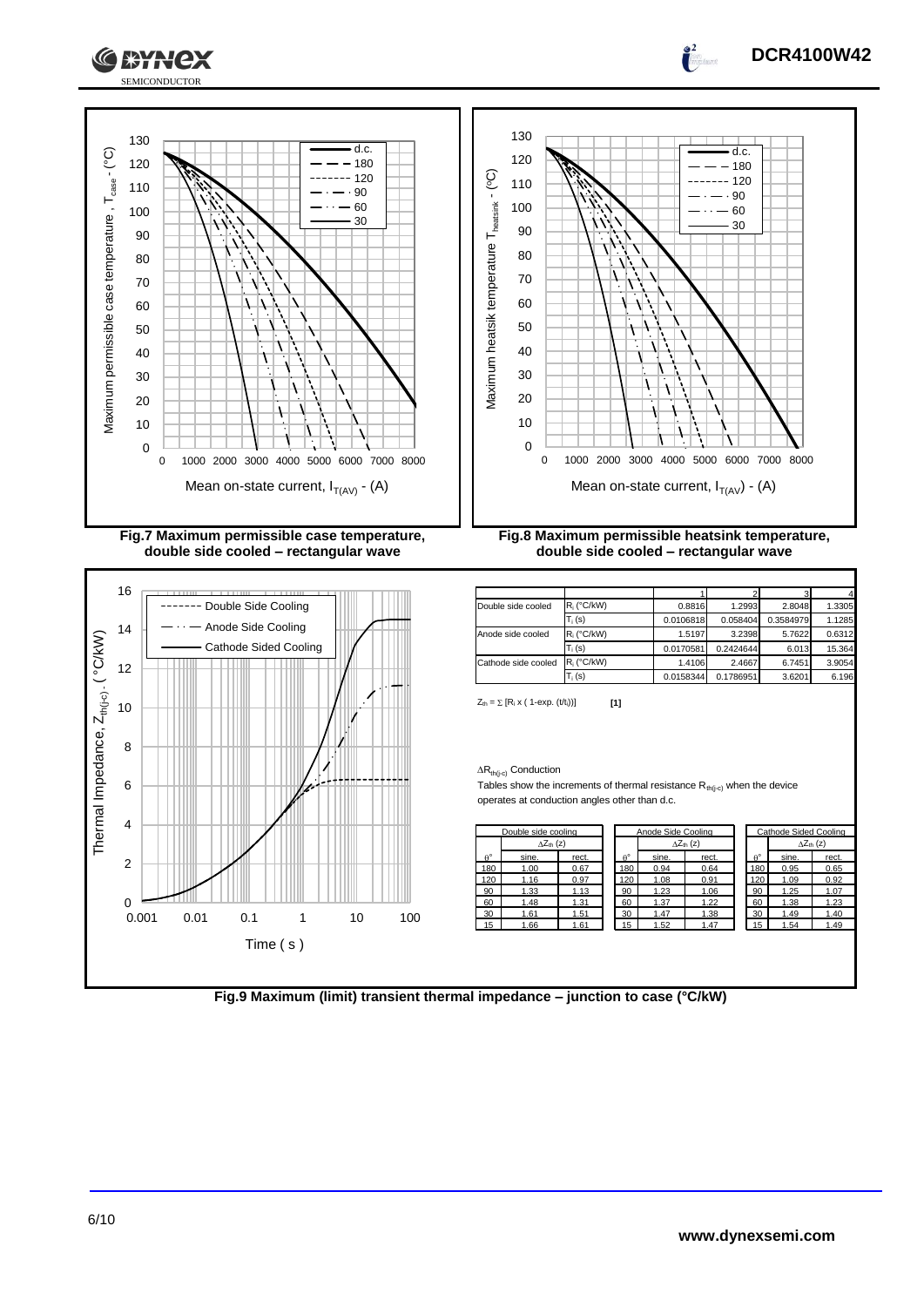



**DCR4100W42**

 $\frac{2}{\pi}$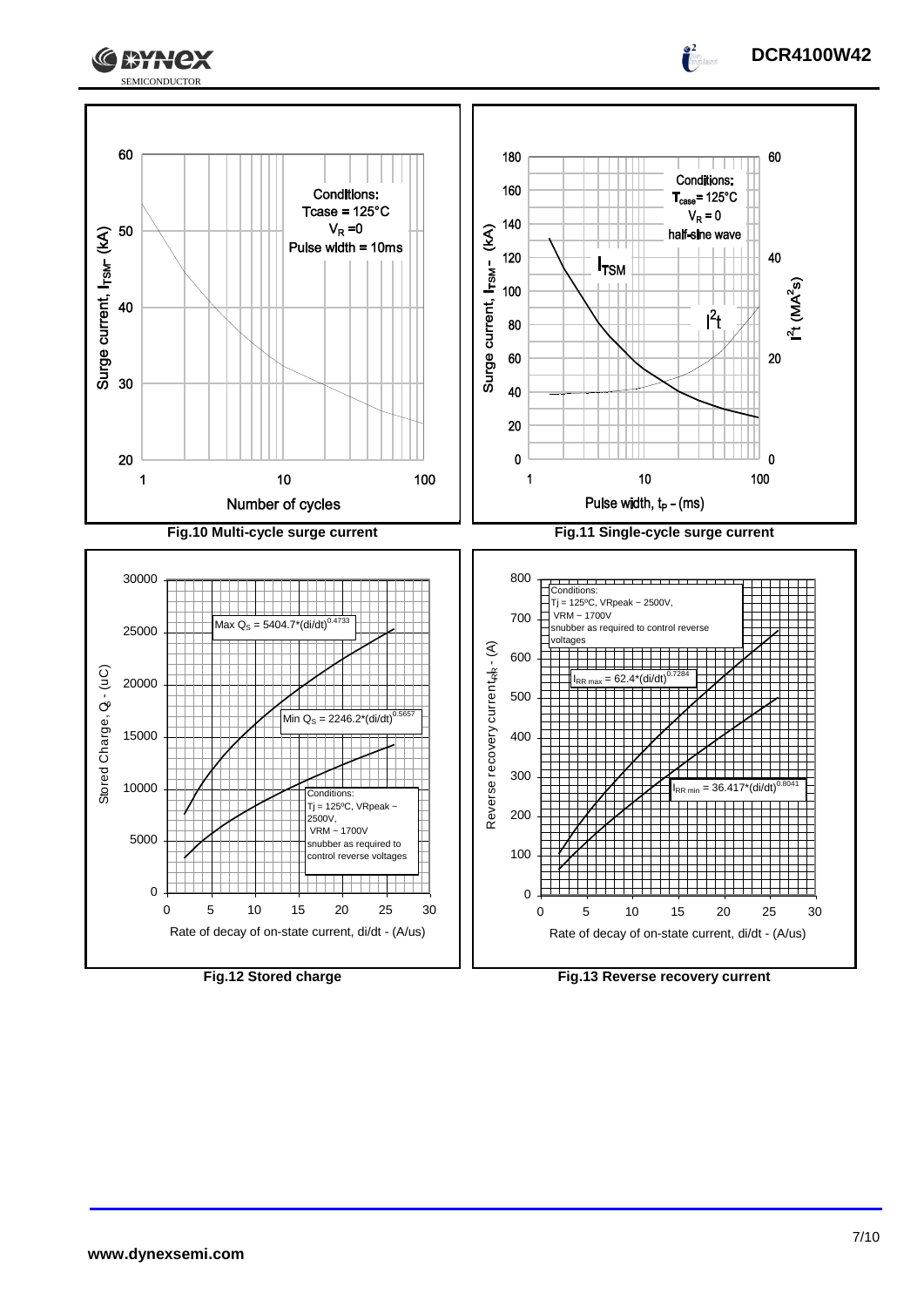

**Fig14 Gate Characteristics**



**Fig. 15 Gate characteristics**

**DCR4100W42**

 $\int_{0}^{2}$ 

**CEYNEX**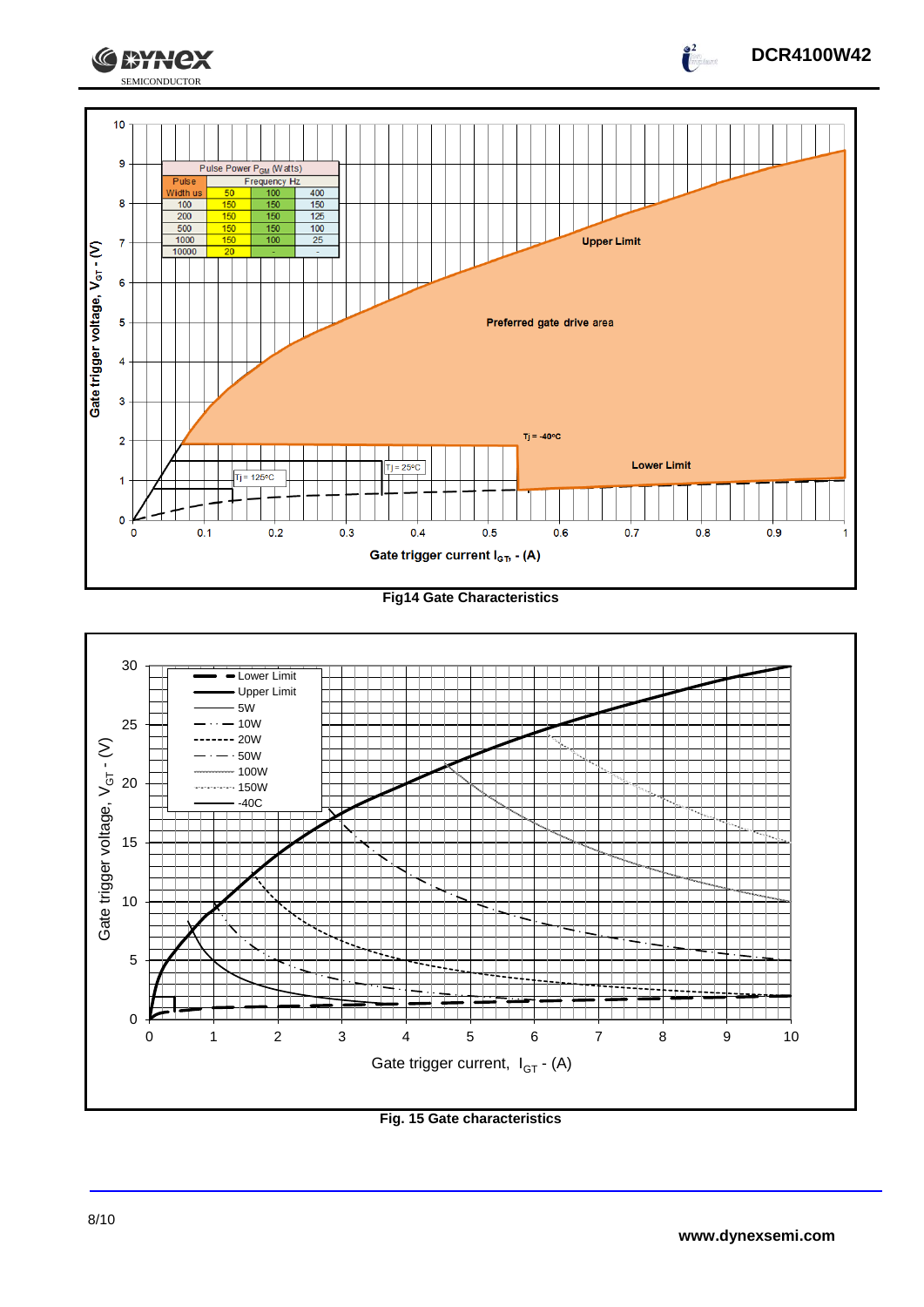

 $\int_0^2$ 

# **PACKAGE DETAILS**

For further package information, please contact Customer Services. All dimensions in mm, unless stated otherwise. DO NOT SCALE.



**Fig.16 Package outline**